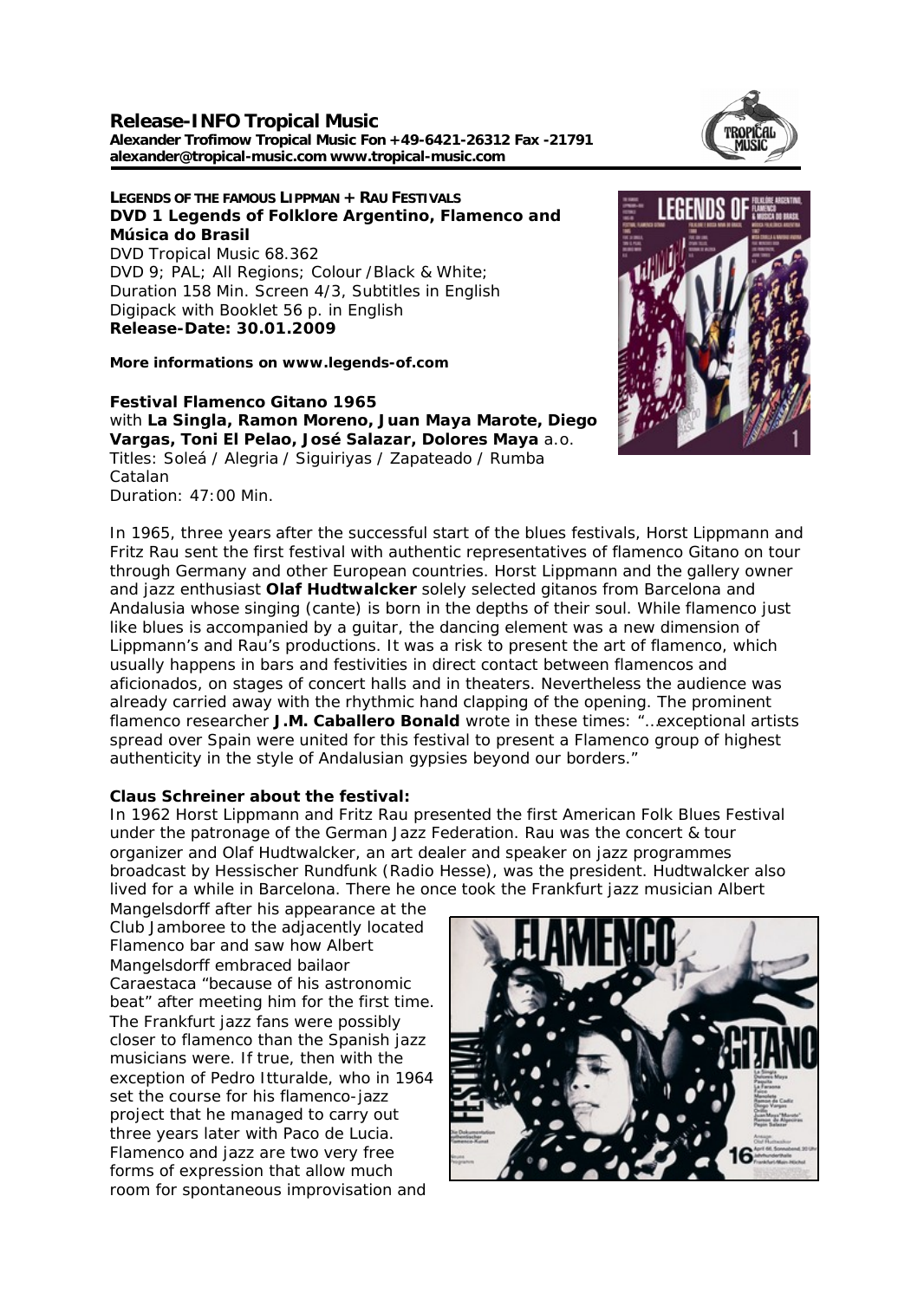

# **Festival Flamenco Gitano 1965**

individual creation. Hudtwalcker managed to get Horst Lippmann excited about authentic flamenco gitano and took him along to Spain.

There, Hudtwalcker and the Spanish gallery owner and flamenco adept Paco Rebes put together a first festival for Horst Lippmann in 1965. Already in the first year, the then 17 year old La Singla became an audience favorite in all the cities visited by the tour. Hudtwalcker loved to tell the story of this Antonia Singla who as a 12-year old girl was called by the inimitable flamenco dancer Carmen Amaya to her deathbed in 1962 in order to bless her. Fritz Rau: "The girl was at the time deaf-mute, but she danced like a witch from heaven." Papa Singla came to the first tour in November 1965 with his daughter in a taxi from Barcelona to Germany. "When the Spanish taxi broke down in Lyon she changed to a French one. The Spanish taxi driver came along to Frankfurt to make sure he would get his money." 20 years after the end of the war in 1965 the Germans discovered Spain as a holiday destination. The flamenco festival came at the right time to present in the bars the 'other' Spain from beyond the typical flamenco clichés. It continued to be presented right up into the 70's in repeatedly new casts. In 1983 the Carlos Saura "Carmen" film sparked off a wave of enthusiasm for flamenco which also paved the way for the Swiss dancer Nina Corti. Claus Schreiner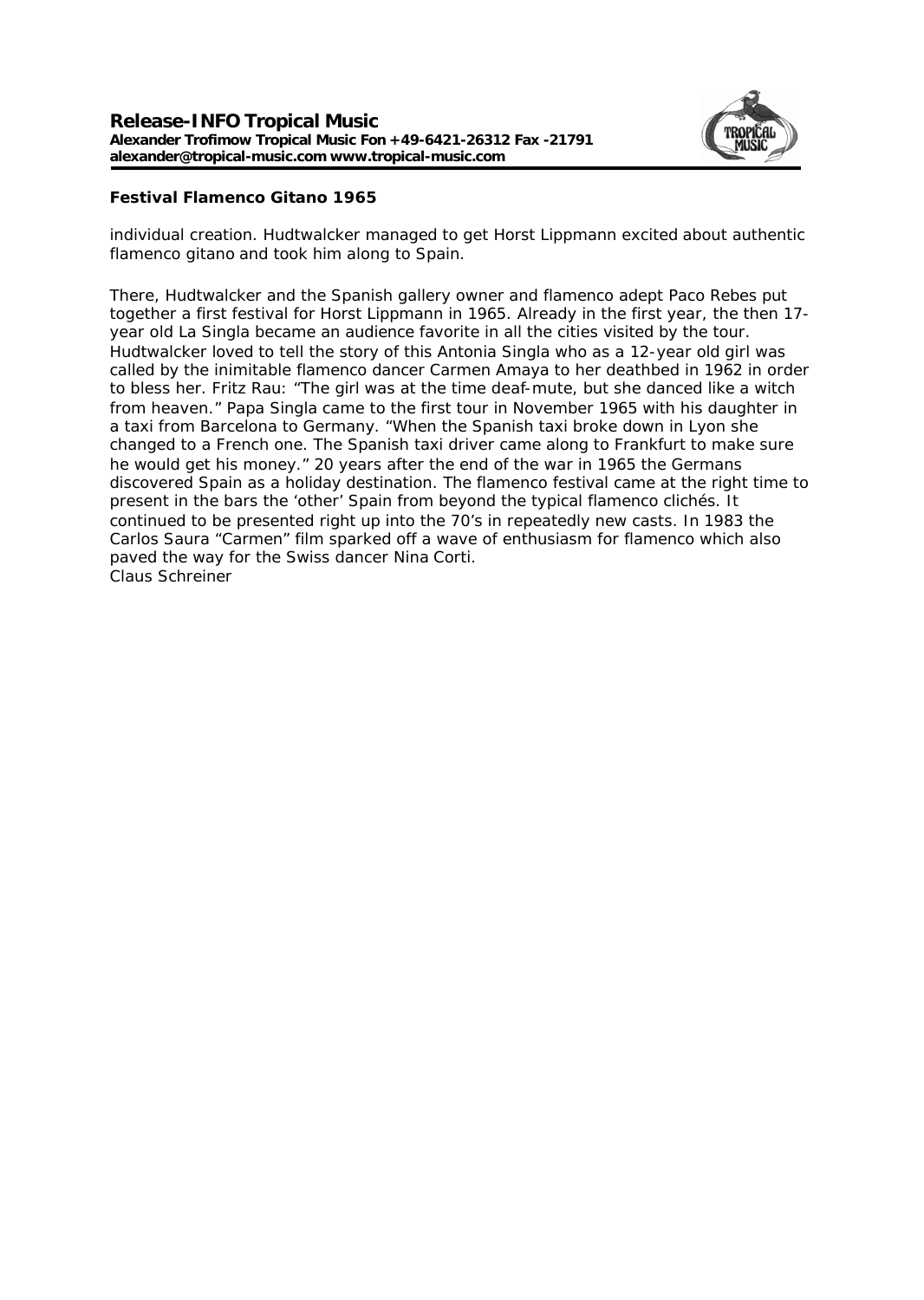### **Release-INFO Tropical Music Alexander Trofimow Tropical Music Fon +49-6421-26312 Fax -21791 alexander@tropical-music.com www.tropical-music.com**



**Cançoes, Samba e Bossa Nova do Brasil 1966** with **Edu Lobo, Sylvia Telles, Rosinha de Valenca, Salvador Trio with Chico Batera, J.T. Meireles** a.o. Titles: Macumba / O Barquinho / Reza / Upa Neguinho / Não Tenho Lagrimas / O Orvalho vem caindo / Acalanto / Samba de uma nota só / Tristeza Duration: 44:49 Min.

In this year the 50th birthday of **bossa nova** is celebrated. In the time of the presented festival in 1966, the bossa nova wave in Brazil was already gone and brought young artists like Edu Lobo on stage who presented new music with modern lyrics influenced by Jazz, Pop and Rock.



In Europe only samba and bossa nova were known back then, the latter only in North American versions of Stan Getz, Bud Shank or Herbie Mann. The true queen of bossa nova in Brazil was **Sylvia Telles** who died in a car accident just after the tour in 1966. The festival in 1966 presented a wide array of Brazilian music. Besides an excellent rhythm group around **Rubens Bassini, Chico Batera and Jorge Arena**, who were playing authentic **Macumba** and **Candomblé** rhythms, the **Meirelles-Trio** together with **Edu Lobo** and Sylvia Telles presented jazzsambas and bossa novas. Especially notable was also the young guitarist **Rosinha de Valenca**, a discovery of Baden Powell. Among others, she played a composition of recently deceased Dorival Caymmi. Furthermore the dancer **Marly Tavares** presented authentic Brazilian dance without serving the typical stereotypes of bast skirt dances. From traditional African influences through to bossa nova, the festival brought Brazilian culture with all its variety unfiltered on German concert stages.

Only some years later, from 1970 on, Brazilian music got popular thanks to the success of Baden Powell.

## **Claus Schreiner about the festival:**

In May and June 1966 J.E. Berendt and Horst Lippmann flew to Rio de Janeiro in order to put together a festival with Brazilian music for which the Brazilian airline Varig could be won over to become a partner. From this trip Berendt brought Baden Powell's first released and best sold album in Europe: 'Tristeza on Guitar', produced by Wadi Gebara. The climax of the bossa nova wave had long been surpassed at that time. It had motivated numerous young people to get a guitar and start singing. And they really cleaned up at the national and international song festivals in Rio and São Paulo. Even German musicians like Helmut Zacharias, Peter Horton and Caterina Valente appeared on stage at the festivals in Rio and brought not only bossa nova as part of their luggage, but also the new songs of the post-bossa-nova-generation like those from Edu Lobo, or the Afro-sambas by Baden Powell and Vinicius de Moraes. Lippmann's plan was to present, along with the then renowned female bossa nova singer (Sylvia Telles), Bahia's great folksinger Dorival Caymmi, in other words: to combine Rio and Bahia in one concert. If Lippmann himself had come to Salvador da Bahia, he would have found himself in the nucleus of Afro-Brazilian music, in Candomblé or Afoxé Rituals as close to his alter ego as he had been the year before, where he on the spur of the moment began to preach from his pulpit in the gospel church in Washington. Caymmi cancelled shortly before the tour and Edu Lobo took his place.

The number of visitors to the Brazilian Festivals always remained somewhat behind expectations. The likewise named album released by SABA (today by Universal Music)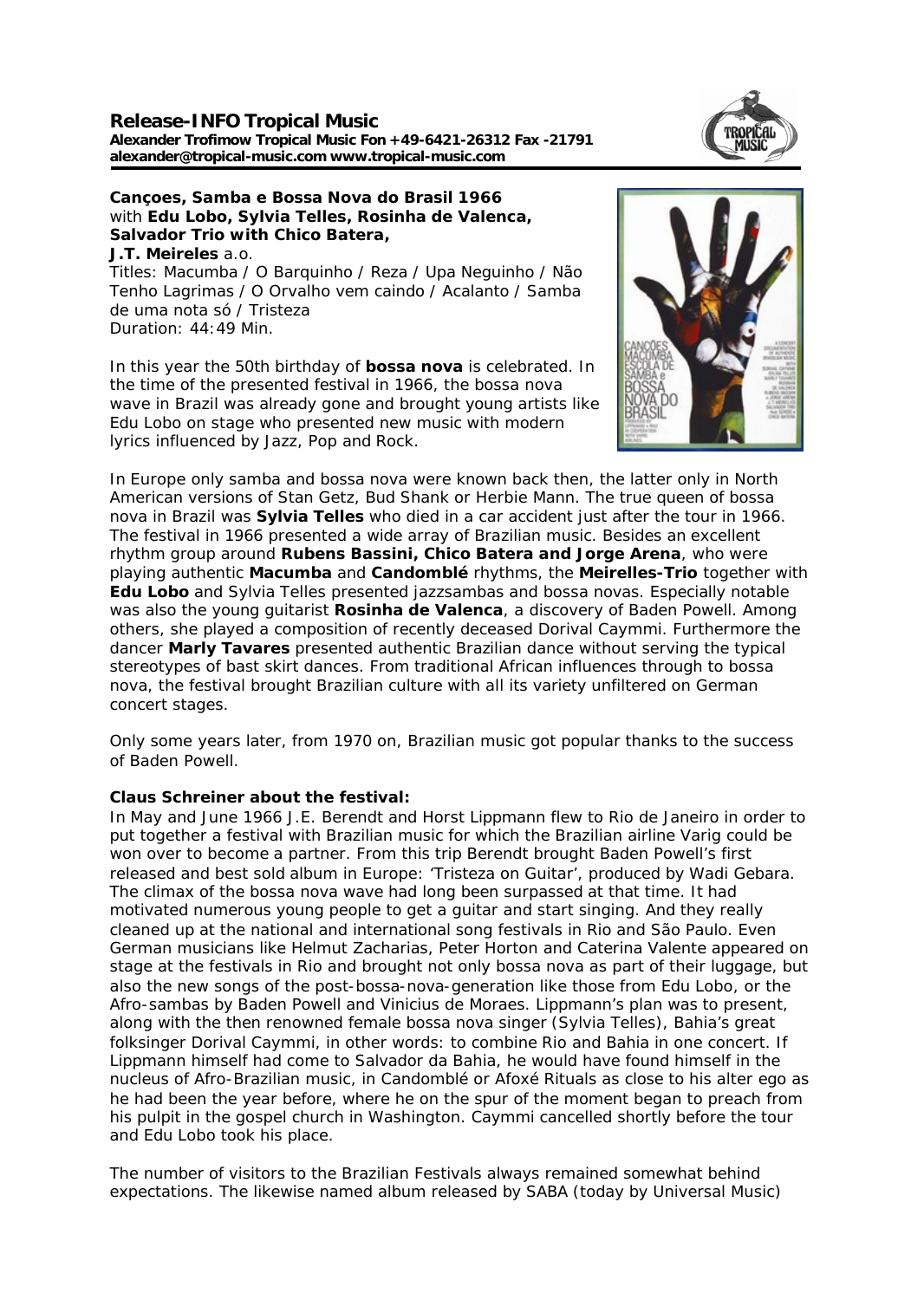

**Cançoes, Samba e Bossa Nova do Brasil 1966**

soon achieved cult status. It even came as far as Finland and catalyzed Mika Kaurismäki's enthusiasm for everything Brazilian (Moro no Brasil / Brasileirinho and other films)

Tristeza had become compulsory material for all German television stations as a result of the tours and the LP with which directors, enthusiastic about Brazil, for years embellished their finales with or without Brazilian artists as part of the programme.

A few years later the Brazilian Baden Powell appeared in Germany for the first time. And once again it was the jazz audiences that discovered him for themselves and thereby facilitated his start into a Europe-wide career. In 1972 there was a new edition of the Brazilian Festival with Maria Bethania, Paulinho da Viola, Sebastião Tapajós, the Terra Trio and Jorge Arena.

Claus Schreiner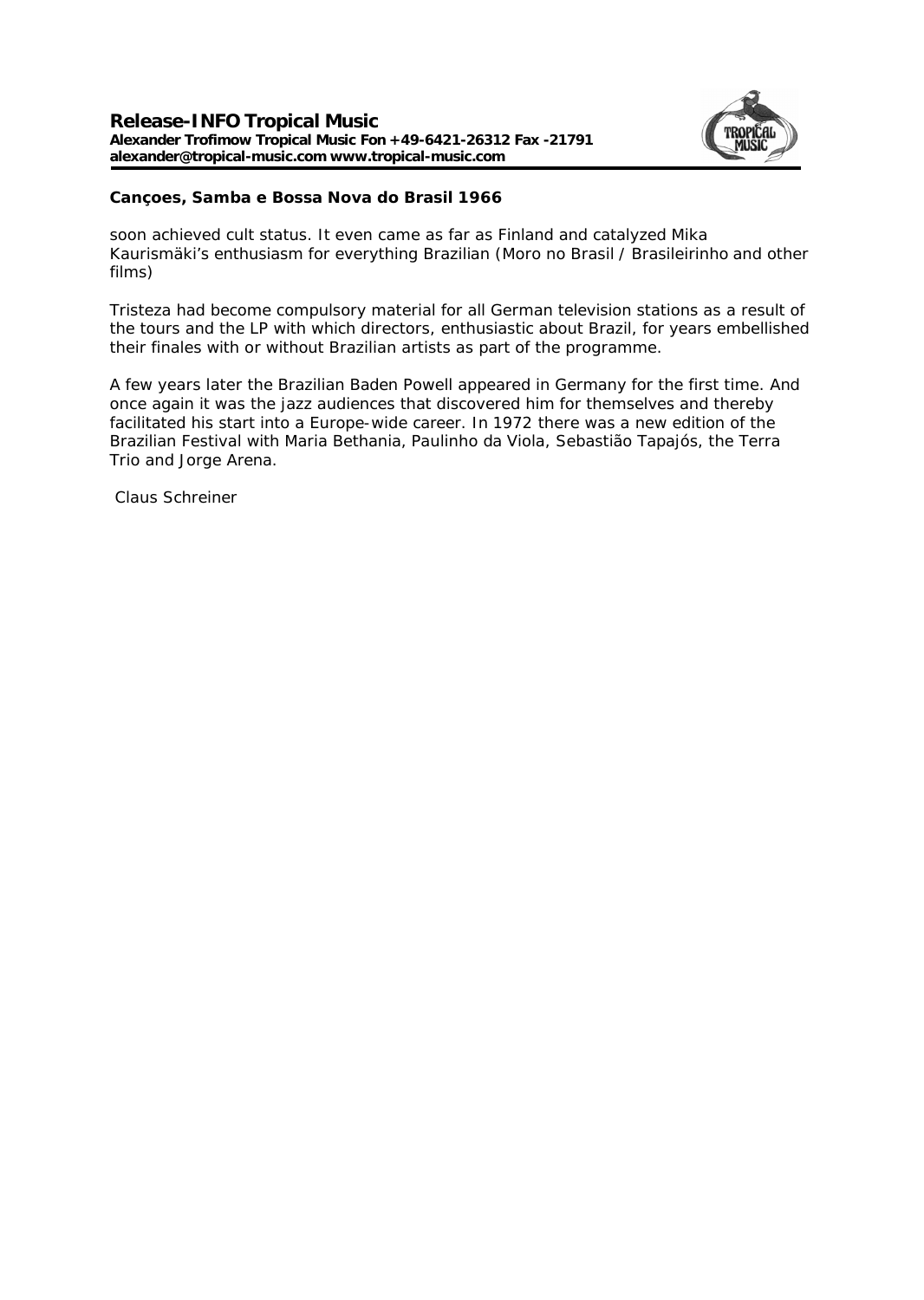**Release-INFO Tropical Music Alexander Trofimow Tropical Music Fon +49-6421-26312 Fax -21791 alexander@tropical-music.com www.tropical-music.com** 



**Música Folklórica Argentina 1967** with **Los Fronterizos, Mercedes Sosa, Jaime Torres, Chito Zeballos, Domingo Cura, Ariel Ramirez** a.o. Titles: Albahaca sin Carnaval / La Vieja • Naranjitay / La Boliviana / Zamba del Chagueno / Pajaro Campana / Pobre mi negra / Canción del derrumbe Indio a.o. Duration: 37:33 Min.

**Misa Criolla & Navidad Nuestra 1967** with **Los Fronterizos, Jaime Torres, Ariel Ramirez, Domingo Cura, Coro Easo y Maitea unter Maestro Bastida** Duration: 29:27 Min.

A crucial part of the preparations for the Lippmann & Rau



festivals have been the journeys to the respective countries of Horst Lippmann. With a discoverers mind and with the help of specialists of the scene, Horst Lippmann brought a range of musicians to Europe who presented the culture of their country in an uncomparable manner. In the case of the Argentinean festival he made a discovery with **Mercedes Sosa** who had been hidden even to domestic connoisseurs.

Hits like "El Condor Pasa" and the successes of groups like Inti Illimani at the time of Viktor Allende were still to come. If it was about Argentina, only the tangos of dance orchestras were known. The present recordings feature the best musicians Argentina had to offer in the 60s. The pianist and composer **Ariel Ramirez** connects both parts of the Argentinean program. He presents the young scene of Argentinean folklore with the quartet "**Los Fronterizos**", the Charango-virtuoso **Jaime Torres** and Mercedes Sosa. In the second part one can see Ariel Ramirez himself playing the cembalo with his now famous mess "**Misa Criolla**" and "**Navidad Nuestra**", accompanied by above-mentioned musicians and the Spanish choir "**Easo y Maitea**". Ramirez only recently had premiered the "Misa Criolla" in almost identical orchestration in Buenos Aires.

**Claus Schreiner about the festival:** 

Looking back on the festival with music from Argentina Fritz Rau referred to it as an 'educational tour'. At least the friends of Argentinean music will today still contradict him on that one.

In the executive offices of the airline Aerolinas Argentinas the Brazil Festival of Autumn 1966 had given rise to a desire for another similar cooperative venture and for more publicity for Argentina. The record company Philips/Phonogram in Holland also demonstrated interest in presenting artists from their Argentinean branch in Europe. The Philips' subsidiary in Hamburg and the producer Siegfried E. Loch had also previously released blues, flamenco and gospel festival soundtracks by Lippmann + Rau. For that time it was a rather strange aspiration, because in principle multinational record companies were more interested in launching their Anglo-American product line onto markets of what was still deemed as developing countries, like Argentina.

Horst Lippmann flew to Buenos Aires, went on the hunt for talent and especially for those that were introduced to him by Phonogram. In the process, he made a discovery that by the icon of Argentinean music Ariel Ramirez' own admission, recorded in his memoirs – remained concealed even to Ramirez himself: Mercedes Sosa.